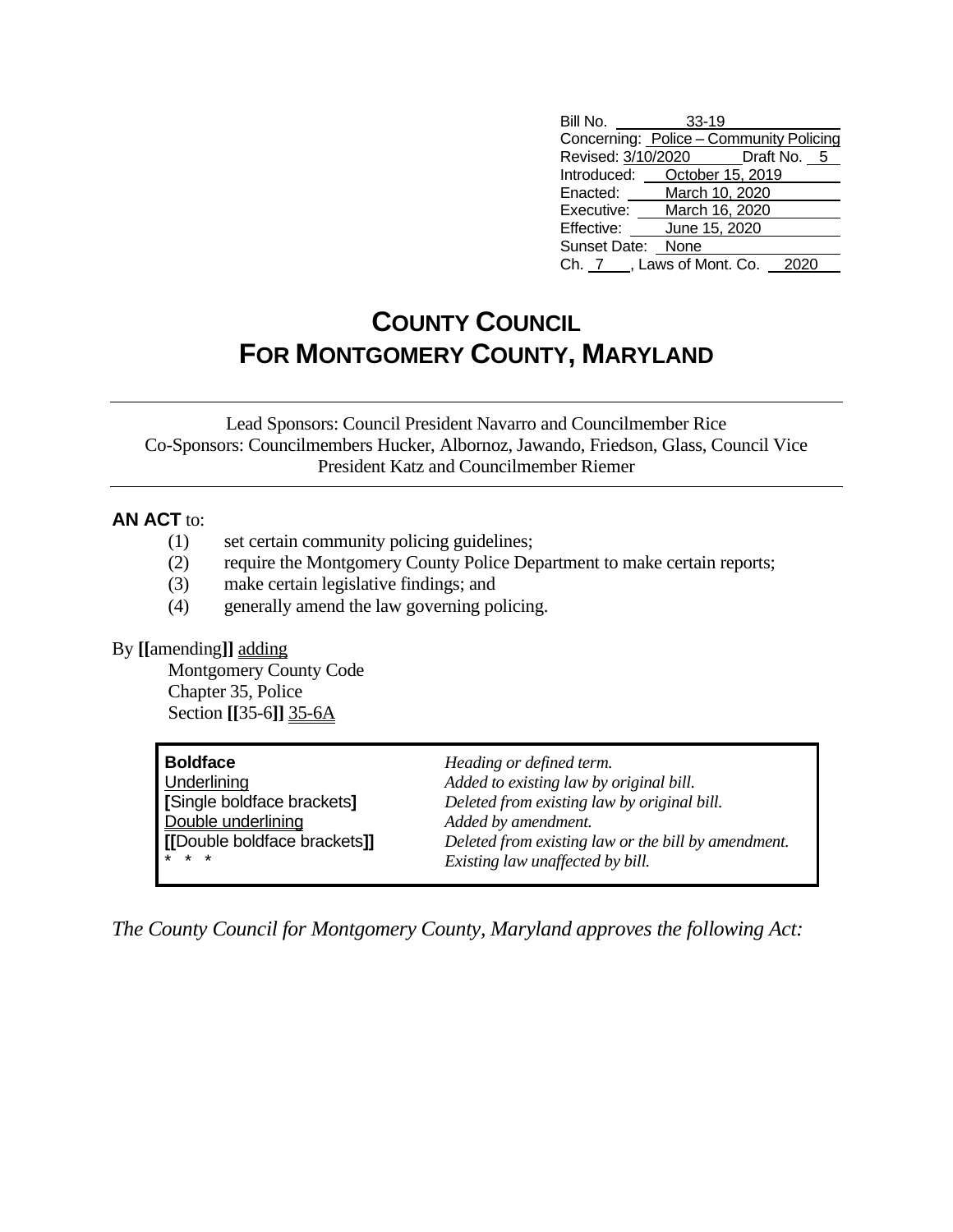| 1              |                            |     |            | Sec. 1. Section $[[35-6]]$ 35-6A is [[amended]] added as follows:    |
|----------------|----------------------------|-----|------------|----------------------------------------------------------------------|
| $\overline{2}$ | 35-6A. Community Policing. |     |            |                                                                      |
| 3              | (a)                        |     |            | <i><u><b>Legislative findings.</b></u></i>                           |
| 4              |                            | (1) |            | <u>The United States Department of Justice advises that:</u>         |
| 5              |                            |     | (A)        | [[Strong]] strong relationships of mutual trust between              |
| 6              |                            |     |            | police agencies and the communities they serve are critical          |
| 7              |                            |     |            | to maintaining public safety and effective policing[[.]].            |
| 8              |                            |     | (B)        | [[Police]] police officials rely on the cooperation of               |
| 9              |                            |     |            | <u>community members to provide information about crime in</u>       |
| 10             |                            |     |            | <u>their neighborhoods, and to work with the police to devise</u>    |
| 11             |                            |     |            | solutions to crime and disorder problems[[.]]; and                   |
| 12             |                            |     | <u>(C)</u> | [[Community]] community members' willingness to trust                |
| 13             |                            |     |            | the police depends on whether they believe that police               |
| 14             |                            |     |            | actions reflect community values and incorporate the                 |
| 15             |                            |     |            | principles of procedural justice and legitimacy.                     |
| 16             |                            | (2) |            | <u>The Police Executive Research Forum hosted a national meeting</u> |
| 17             |                            |     |            | of police and community leaders. The following key issues and        |
| 18             |                            |     |            | <u>recommendations</u> were determined to be useful to help police   |
| 19             |                            |     |            | departments and their communities to develop collaborative           |
| 20             |                            |     |            | strategies for moving forward. Police departments should:            |
| 21             |                            |     | (A)        | acknowledge and discuss with communities the challenges              |
| 22             |                            |     |            | local police departments face;                                       |
| 23             |                            |     | (B)        | be transparent and accountable;                                      |
| 24             |                            |     | (C)        | take steps to reduce bias and improve cultural competency;           |
| 25             |                            |     | <u>(D)</u> | maintain focus on the importance of collaboration and be             |
| 26             |                            |     |            | visible in the community; and                                        |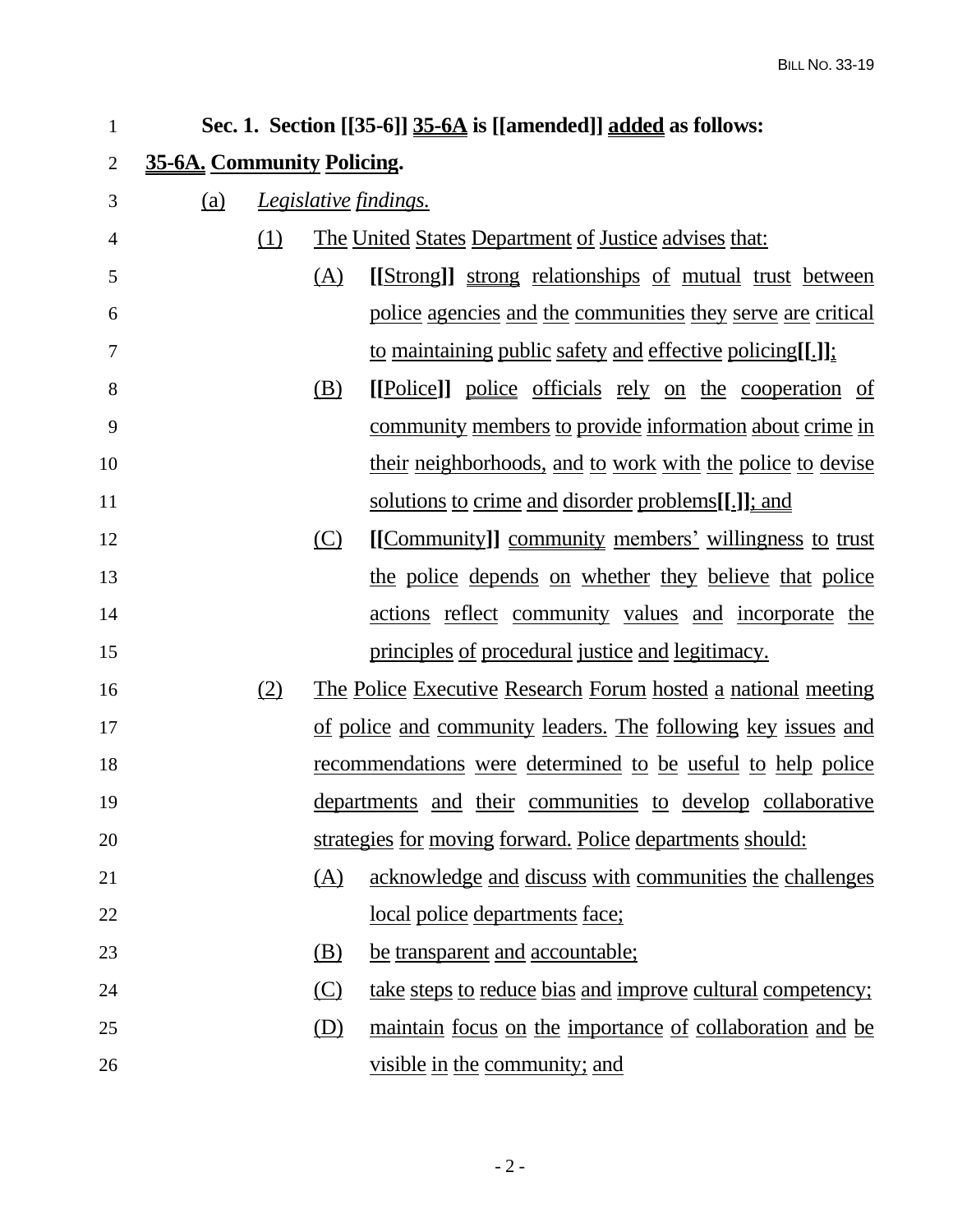| 27 |            |                  | (E)         |                                | promote internal diversity and ensure professional growth                |  |  |  |
|----|------------|------------------|-------------|--------------------------------|--------------------------------------------------------------------------|--|--|--|
| 28 |            |                  |             | opportunities.                 |                                                                          |  |  |  |
| 29 | <u>(b)</u> |                  |             |                                | <i>Community policing guidelines.</i> To further community policing      |  |  |  |
| 30 |            | objectives:      |             |                                |                                                                          |  |  |  |
| 31 |            | (1)              |             |                                | officers must strive to regularly initiate and engage in positive        |  |  |  |
| 32 |            |                  |             |                                | nonenforcement activities with their communities;                        |  |  |  |
| 33 |            | (2)              |             |                                | the Department must ensure cultural competency throughout the            |  |  |  |
| 34 |            |                  |             |                                | Department and increase officer knowledge of the County's                |  |  |  |
| 35 |            |                  |             | <u>diverse population;</u>     |                                                                          |  |  |  |
| 36 |            | <u>(3)</u>       |             |                                | the Department must emphasize the recruitment of candidates with         |  |  |  |
| 37 |            |                  |             | ties to the County;            |                                                                          |  |  |  |
| 38 |            | $\left(4\right)$ |             |                                | the Department must increase community outreach initiatives and          |  |  |  |
| 39 |            |                  |             |                                | <u>officers</u> must attend community events on behalf of the            |  |  |  |
| 40 |            |                  | Department; |                                |                                                                          |  |  |  |
| 41 |            | (5)              |             |                                | the Department must provide adequate training in de-escalation           |  |  |  |
| 42 |            |                  |             | tactics; [[and]]               |                                                                          |  |  |  |
| 43 |            | <u>(6)</u>       |             |                                | <u>I</u> [the Department must maintain and expand the School Resource    |  |  |  |
| 44 |            |                  |             |                                | <b>Officer Program, in recognition of its value to the community.</b>    |  |  |  |
| 45 |            |                  |             |                                | the Police Chief must designate a liaison to each population that is     |  |  |  |
| 46 |            |                  |             |                                | disproportionately impacted by inequities, as appropriate; and           |  |  |  |
| 47 |            | (7)              |             |                                | the Department must incorporate mental health and positive youth         |  |  |  |
| 48 |            |                  |             |                                | development initiatives in partnership with County departments,          |  |  |  |
| 49 |            |                  |             |                                | agencies, and community-based organizations.                             |  |  |  |
| 50 | (c)        |                  |             | <u>Reporting requirements.</u> |                                                                          |  |  |  |
| 51 |            |                  |             |                                | $[[(1)]$ $(1)$ By February 1 each year, the Montgomery County Department |  |  |  |
| 52 |            |                  |             |                                | of Police must report the following information to the Executive and     |  |  |  |
| 53 |            |                  |             |                                | Council for the prior calendar year:                                     |  |  |  |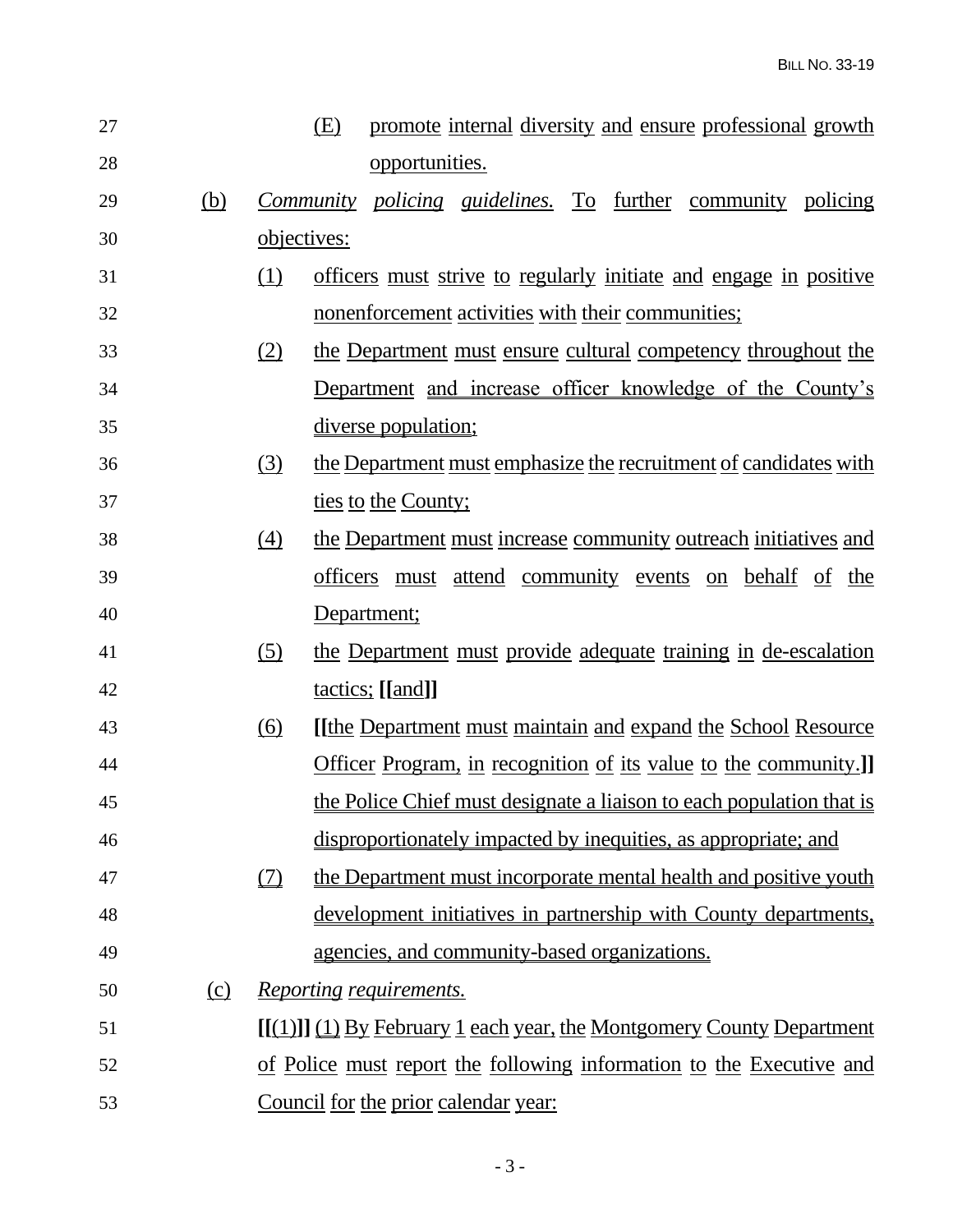| 54 | $[[(A)]] [[(1)]] (A)$ information about the demographic makeup of     |
|----|-----------------------------------------------------------------------|
| 55 | the Department, including:                                            |
| 56 | $[(A)]$ ] (i) the total number of sworn police officers in the        |
| 57 | Department;                                                           |
| 58 | $[(B)]$ $(i)$ the total number of sworn racial minority police        |
| 59 | officers in the Department by race and ethnicity;                     |
| 60 | <u>[[(C)]] (iii) the total number of sworn female police officers</u> |
| 61 | in the Department;                                                    |
| 62 | $[(D)]$ $(iv)$ the number of sworn police officers in the             |
| 63 | Department that reside in the County; and                             |
| 64 | $[[(E)]]$ (v) any other demographic information voluntarily           |
| 65 | provided by sworn police officers;                                    |
| 66 | $[[(E)]] [[(2)]] (B)$ the number of recruiting events the Department  |
| 67 | sponsored or participated in the County;                              |
| 68 | $[(F)$ ] $[(3)]$ $(C)$ the number of instances of use of force that   |
| 69 | <u>resulted in [[the transport of a civilian to a hospital by an</u>  |
| 70 | emergency vehicle,]] an injury when the injury occurred as            |
| 71 | <u>a direct result of an officer's actions;</u>                       |
| 72 | $[(G)]$ $[(4)]$ $(D)$ the number of civilian complaints about the use |
| 73 | of force by an officer;                                               |
| 74 | $[(5)]$ (E) the number of civilian complaints regarding               |
| 75 | discrimination and harassment;                                        |
|    |                                                                       |
| 76 | $[[(H)]] [[(6)]] (F)$ the number of officers who were suspended with  |
| 77 | pay;                                                                  |
| 78 | $[(1)]$ $[(2)]$ $(G)$ the number of officers who were suspended       |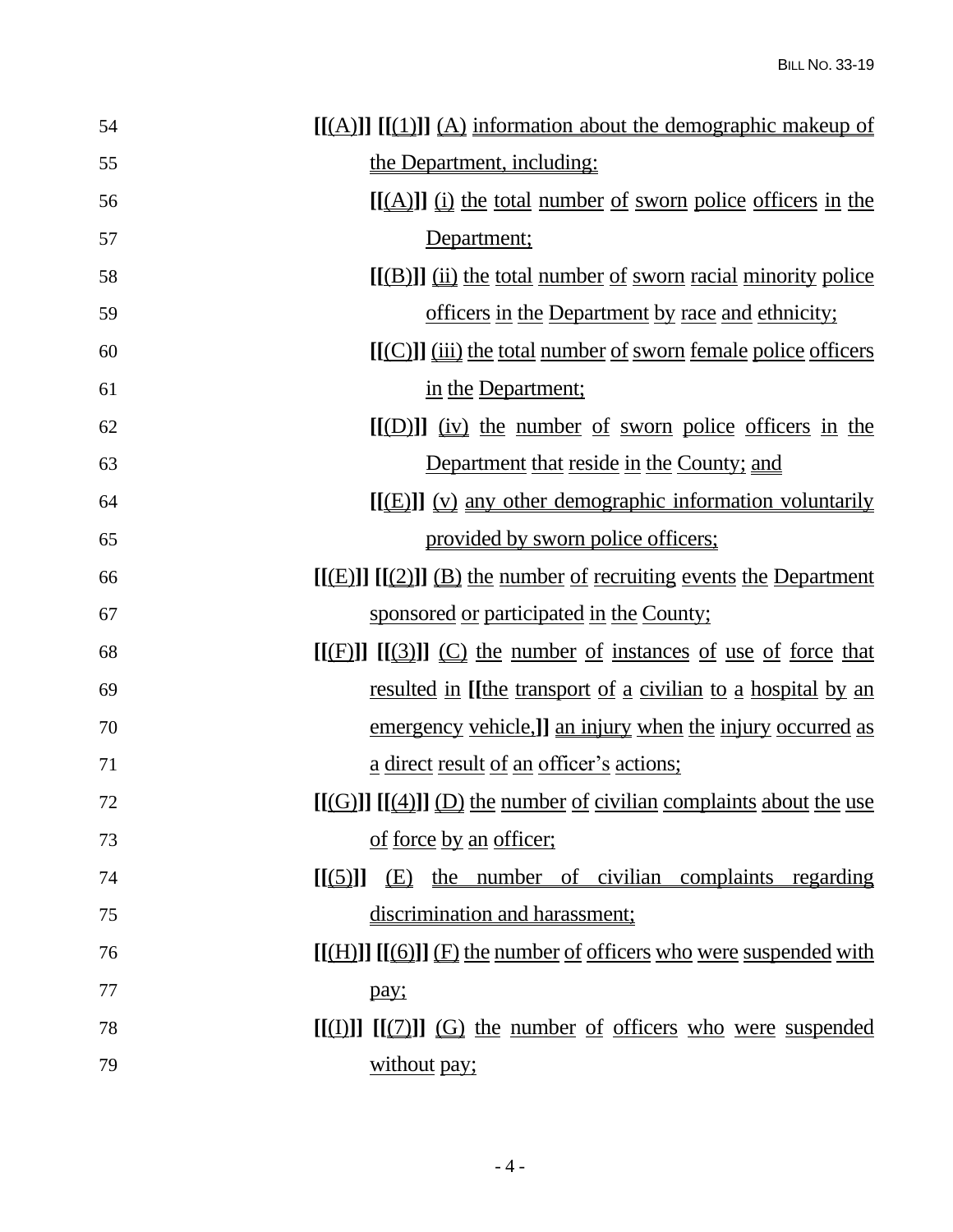| 80  |     | $[[(J)]] [[(8)]] (H)$ the percentage of patrol officers who were      |
|-----|-----|-----------------------------------------------------------------------|
| 81  |     | assigned to neighborhood patrols;                                     |
| 82  |     | $[(K)]$ $[(9)]$ $(1)$ the number of youth under the age of 18 years   |
| 83  |     | <u>referred</u> to intervention programs by officers; [[and]]         |
| 84  |     | $[[(10)]]$ (J) the number of calls for service involving substance    |
| 85  |     | abuse;                                                                |
| 86  |     | $[[(11)]](K)$ the number of calls for service involving mental health |
| 87  |     | issues;                                                               |
| 88  |     | $[(12)]$ (L) demographic information regarding individuals            |
| 89  |     | detained by the Department, including                                 |
| 90  |     | $[(A)]$ (i) race;                                                     |
| 91  |     | $[[(B)]]$ (ii) ethnicity;                                             |
| 92  |     | $[[(C)]]$ $(iii)$ gender; and                                         |
| 93  |     | <u>[[(D)]] (iv) any other demographic information voluntarily</u>     |
| 94  |     | provided by the detainee;                                             |
| 95  |     | $[[(13)]] (M)$ a description of the Department's training standards   |
| 96  |     | and practices, including training and practices related to            |
| 97  |     | de-escalation; and                                                    |
| 98  |     | $[[(L)]] [[(14)]] (N)$ a description of the Department's community    |
| 99  |     | policing efforts, including community policing programs,              |
| 100 |     | participation in town hall meetings, and efforts to engage            |
| 101 |     | with schools, recreation centers, community centers, and              |
| 102 |     | senior centers.                                                       |
| 103 | (2) | The Department must also provide the information reported under       |
| 104 |     | paragraph (1) to the Policing Advisory Commission established         |
| 105 |     | under Section 35-6.                                                   |